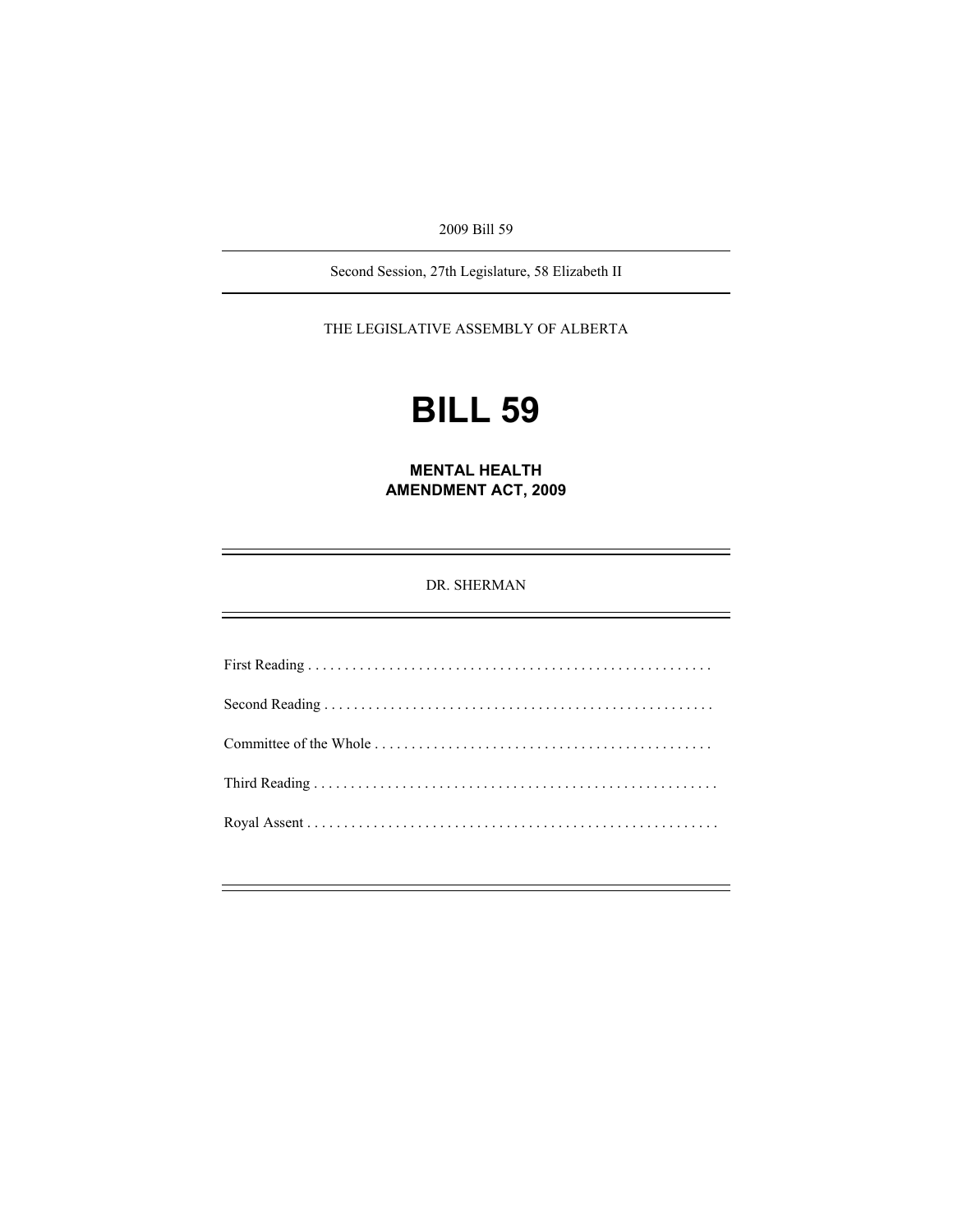*Bill 59 Dr. Sherman* 

## **BILL 59**

2009

## **MENTAL HEALTH AMENDMENT ACT, 2009**

*(Assented to , 2009)* 

HER MAJESTY, by and with the advice and consent of the Legislative Assembly of Alberta, enacts as follows:

#### **Amends SA 2007 c35**

**1(1) The** *Mental Health Amendment Act, 2007* **is amended by this section.** 

- **(2) Section 8 is amended** 
	- **(a) in the new section 9.6(2) by striking out** "issuing";
	- **(b) in the new section 9.7** 
		- **(i) in subsection (1)** 
			- **(A) by adding** "or issue an apprehension order" **after** "cancel a community treatment order";
			- **(B) by adding** "or issuing an apprehension order" **after** "cancelling a community treatment order";
		- **(ii) in subsection (2) by adding** ", or issue an apprehension order," **after** "or cancel a community treatment order".

**1**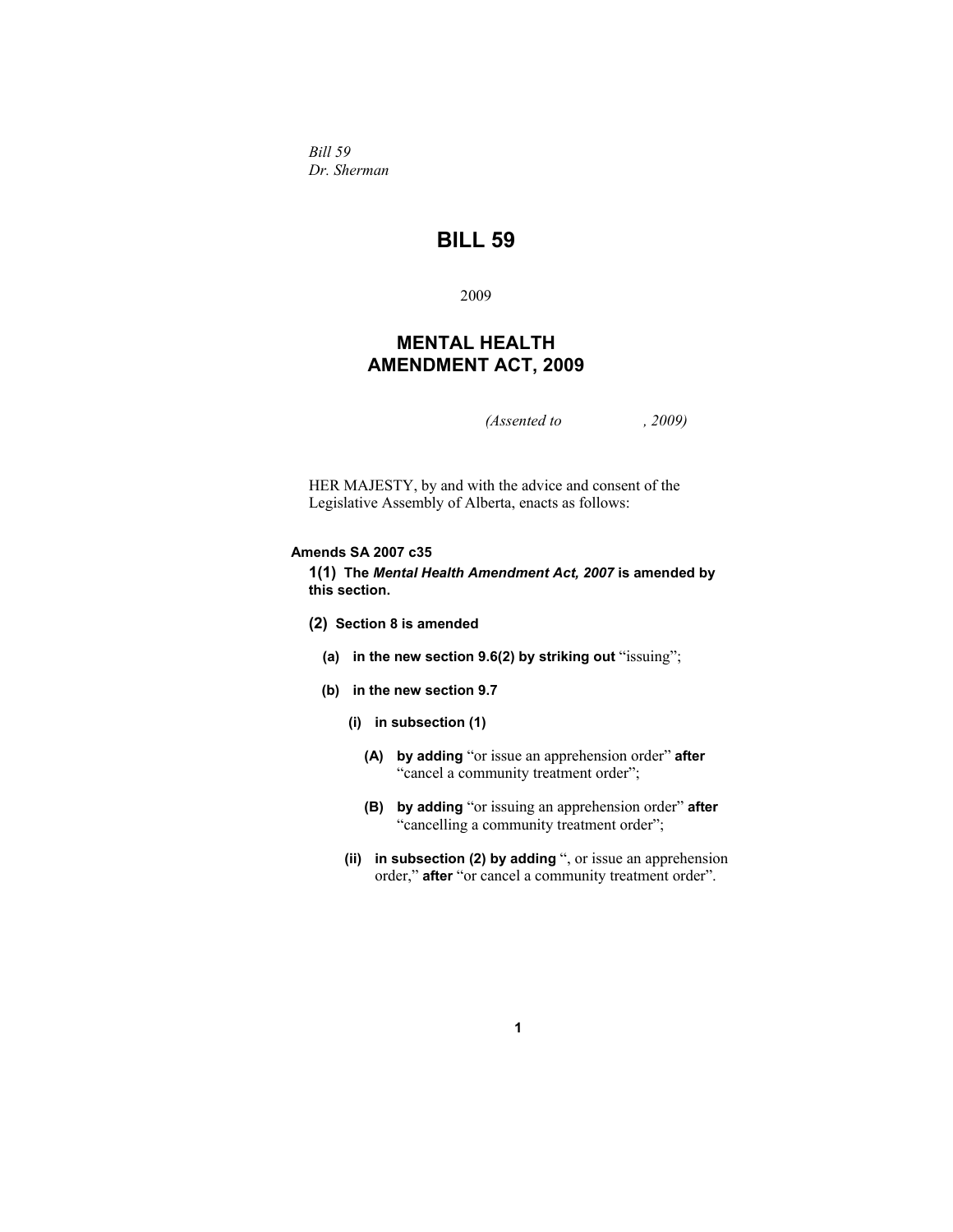#### **Explanatory Notes**

**1**(1) Amends chapter 35 of the Statutes of Alberta, 2007.

(2) Sections 9.6(2) and 9.7 presently read:

*(2) An order shall not be issued under subsection (1) unless the issuing psychiatrist is satisfied that efforts that are reasonable in the circumstances have been made to* 

- *(a) inform the person that the person has failed to comply with the community treatment order,*
- *(b) inform the person of the possibility that the psychiatrist may issue an order for apprehension and assessment of the person if the person continues to fail to comply with the community treatment order, and of the possible consequences of that assessment, and*
- *(c) provide reasonable assistance to the person to comply with the community treatment order.*

*9.7(1) Notwithstanding sections 9.1, 9.3, 9.4, 9.5 and 9.6 but subject to the regulations, where no psychiatrist is available to issue, renew, amend or cancel a community treatment order, a board or a regional health authority may designate a physician or health* 

**1** Explanatory Notes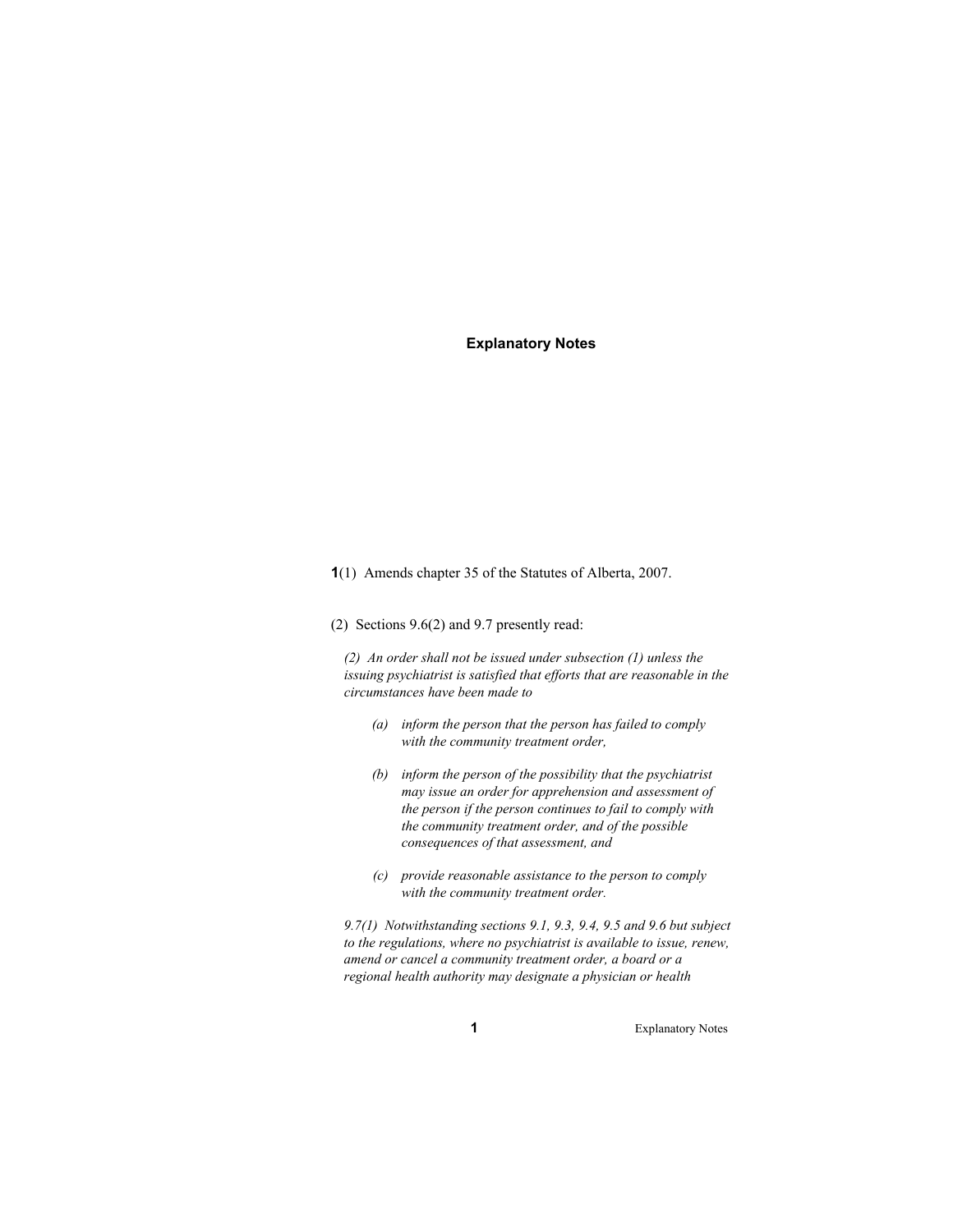**(3) Section 19(c) is amended in the new section 42(2) by striking out** "9.1(1)" **and substituting** "9.1(1)(a) to (e)".

#### **Amends RSA 2000 cM-13**

**2(1) The** *Mental Health Act* **is amended by this section.** 

### **(2) Section 45 is amended**

- **(a) in subsection (2)(b) by striking out** "boards" **and substituting** "any person";
- **(b) by adding the following after subsection (2):**

**(3)** A regulation made under subsection (2)(b) prevails despite the *Health Information Act*.

**(3) Section 52 is amended by adding** "community treatment order," **after** "renewal certificate,".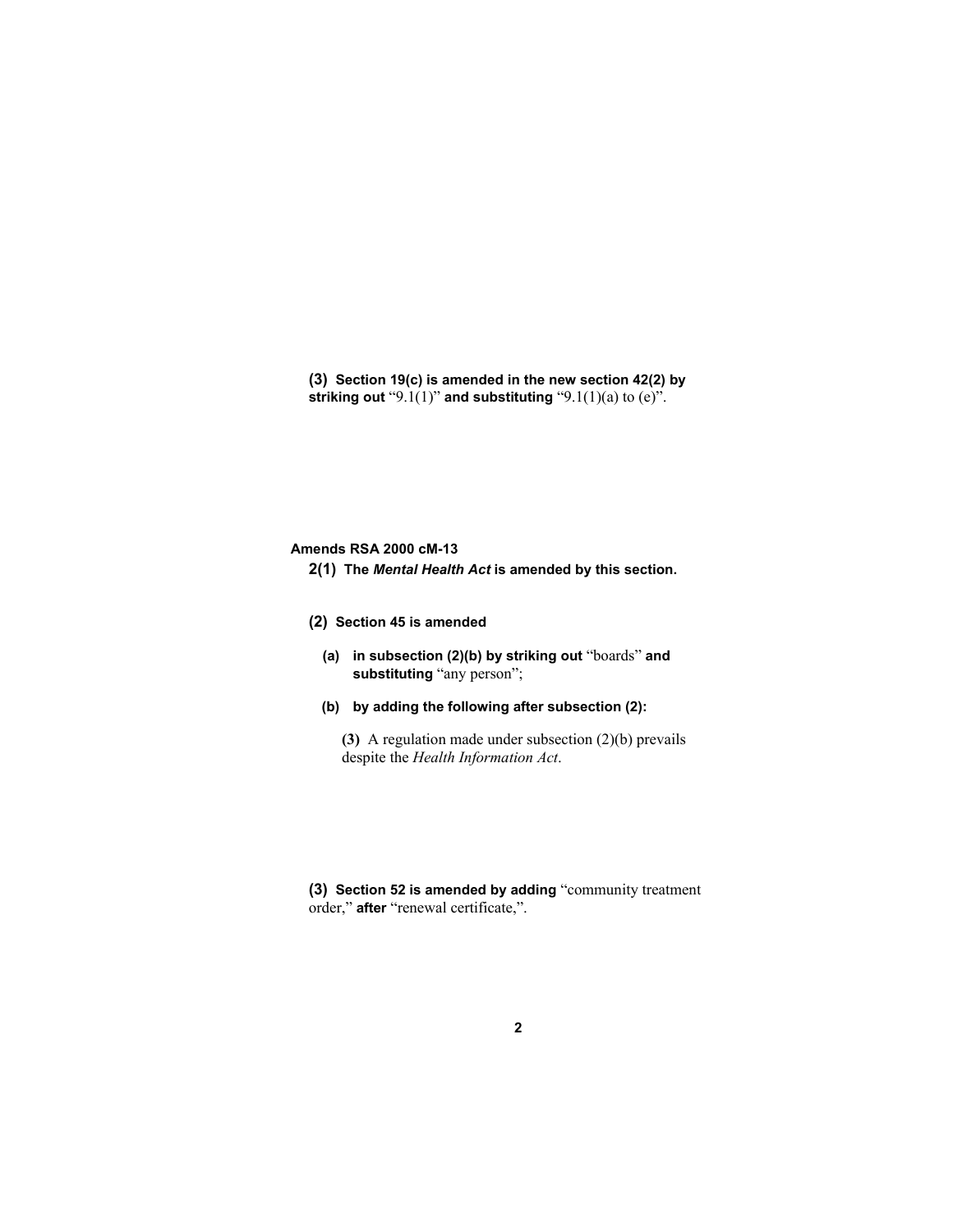*professional for the purpose of issuing, renewing, amending or cancelling a community treatment order.* 

*(2) If a board or a regional health authority designates a physician or health professional under subsection (1), the designated physician or health professional may issue, renew, amend or cancel a community treatment order only after consultation with a psychiatrist.* 

(3) The new section 42(2) presently reads:

*(2) In a hearing before a review panel or the Court of Queen's Bench under this Act in respect of a community treatment order, the onus is on the psychiatrist or designated physician or health professional who issued, amended or renewed the community treatment order, as the case may be, or the person supervising the community treatment order, to show that the person meets the criteria set out in section 9.1(1).* 

**2**(1) Amends chapter M-13 of the Revised Statutes of Alberta 2000.

(2) Section 45 presently reads:

*45(1) The Lieutenant Governor in Council shall appoint a Mental Health Patient Advocate, who shall investigate complaints from or relating to formal patients and exercise any other powers and perform any other duties that are prescribed in the regulations.* 

*(2) The Lieutenant Governor in Council may make regulations* 

- *(a) respecting the powers and duties of the Patient Advocate;*
- *(b) requiring boards to make available any information referred to in the regulations for the purpose of an investigation by the Patient Advocate.*

#### (3) Section 52 presently reads:

*52 An admission certificate, renewal certificate, certificate under section 27, warrant, order, transfer or other form issued under this Act or the regulations shall not be held to be insufficient or invalid by reason only of any irregularity, informality or insufficiency in it or in any proceedings in connection with it.* 

**2** Explanatory Notes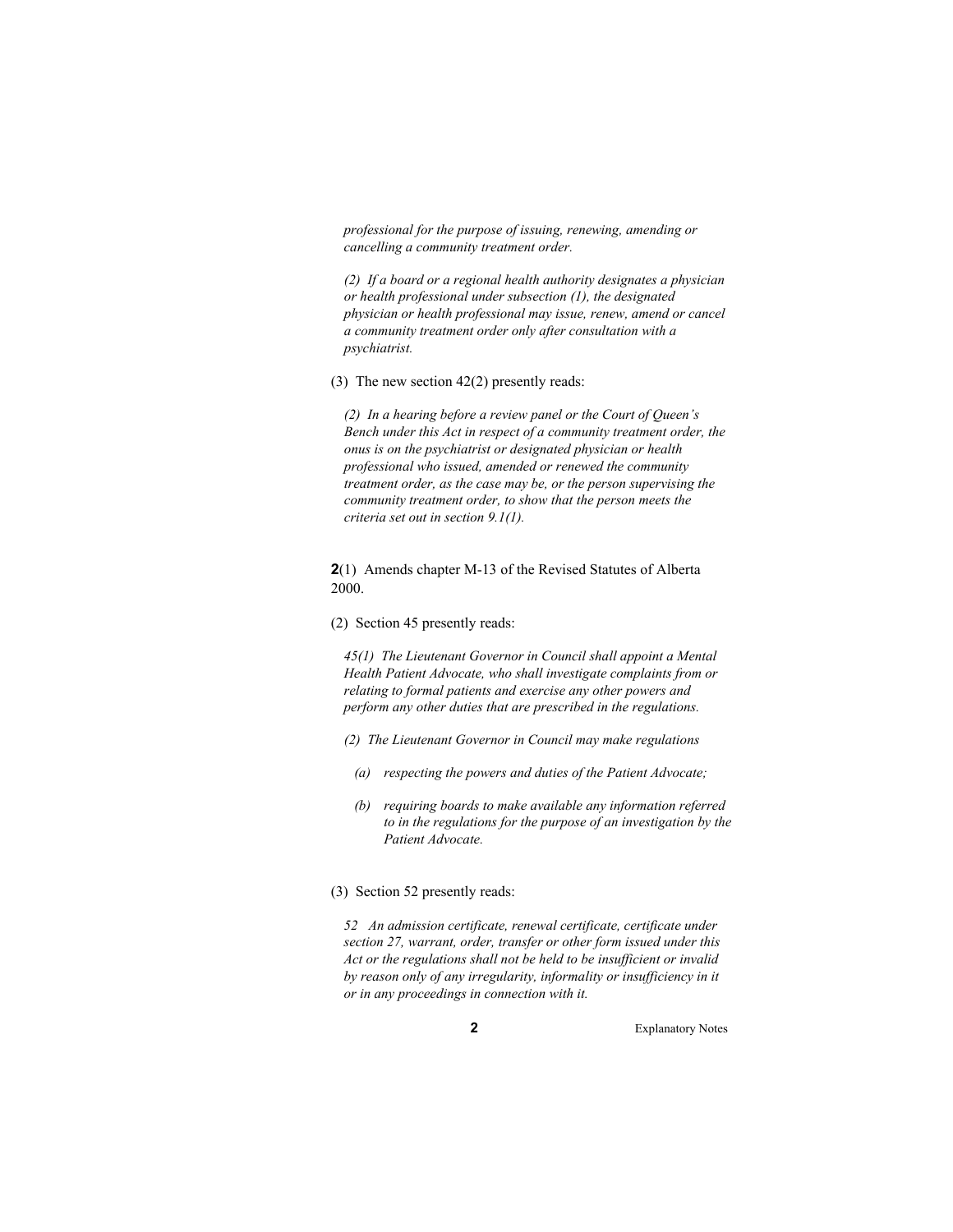**3 This Act comes into force on January 1, 2010.**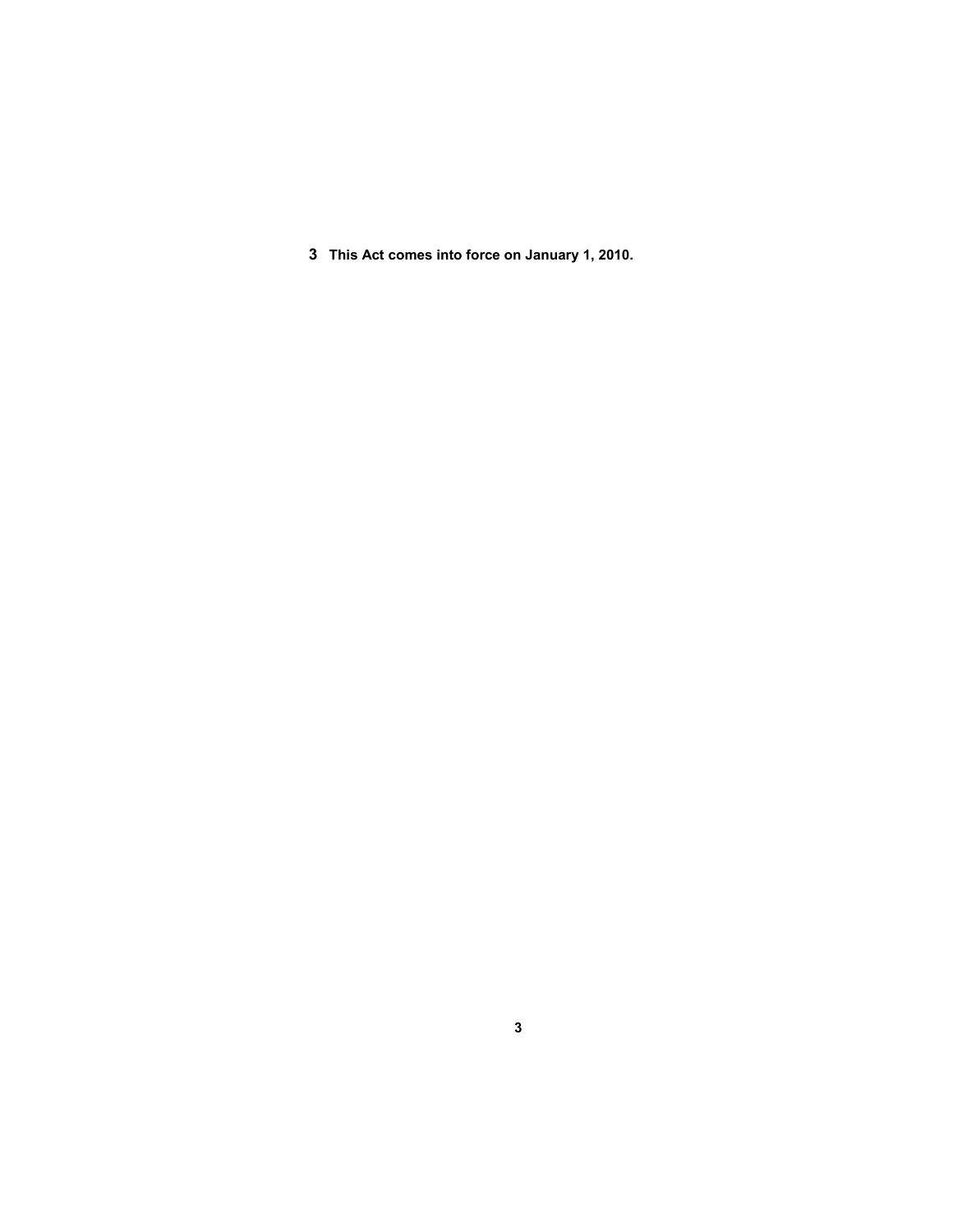Coming into force.

Explanatory Notes